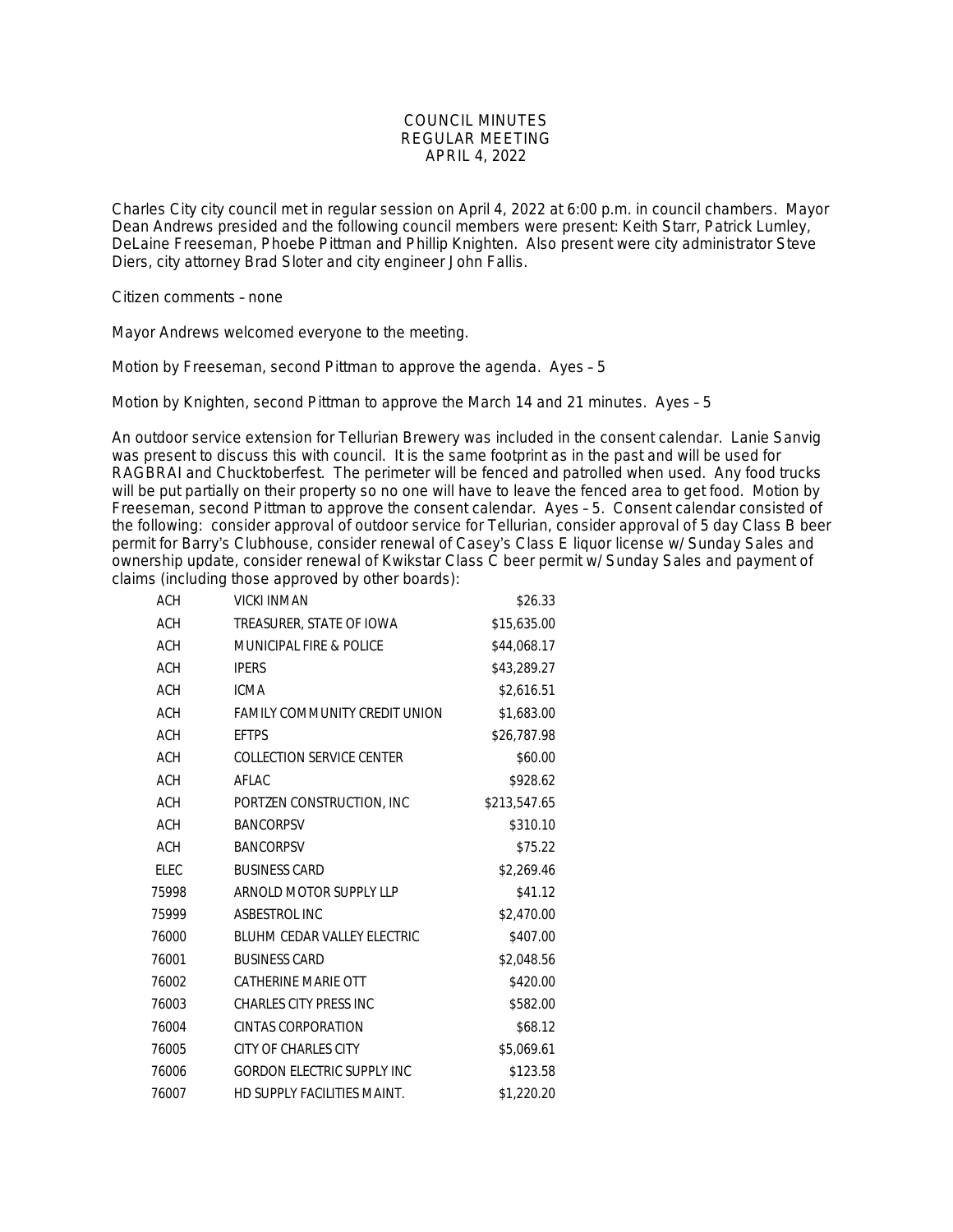| 76008               | <b>HOCKENSON PLUMBING</b>      | \$3,413.49  |
|---------------------|--------------------------------|-------------|
| 76009               | HODES CO.                      | \$464.32    |
| 76010               | HOUSING AUTH ACCTG SPECIALISTS | \$1,127.50  |
| 76011               | JENDRO SANITATION SERVICES     | \$964.50    |
| 76012               | KOCH OFFICE GROUP              | \$167.43    |
| 76013               | LEAF                           | \$345.86    |
| 76014               | LEAH HEGGEBO                   | \$500.00    |
| 76015               | <b>LESSIN SUPPLY COMPANY</b>   | \$18.35     |
| 76016               | LINDERMAN HEATING & AIR LLC    | \$352.22    |
| 76017               | MARCO TECHNOLOGIES LLC         | \$149.44    |
| 76018               | <b>MEDIACOM</b>                | \$306.90    |
| 76019               | MICHAEL BENNING                | \$109.00    |
| 76020               | MIDAMERICAN ENERGY             | \$13,953.53 |
| 76021               | MRI SOFTWARE LLC               | \$146.67    |
| 76022               | PERRY NOVAK ELECTRIC INC       | \$62.05     |
| 76023               | PITNEY BOWES SUPPLIES          | \$160.38    |
| 76024               | PLUNKETT'S PEST CONTROL        | \$70.00     |
| 76025               | <b>REGROUP</b>                 | \$5,400.00  |
| 76026               | ROY MAJEWSKI                   | \$100.00    |
| 76027               | SCHNEIDER ELECTRIC SYSTEMS INC | \$35.00     |
| 76028               | SCHUETH ACE HARDWARE           | *VOID       |
| 76029               | SCHUETH ACE HARDWARE           | \$1,298.42  |
| 76030               | SMI <sub>CO</sub>              | \$150.00    |
| 76031               | D&C STANTON ELECTRIC LLC       | \$58,073.96 |
| 76032               | STAPLES ADVANTAGE              | \$265.89    |
| 76033               | STERICYCLE INC                 | \$48.15     |
| 76034               | SUPERIOR LUMBER INC            | \$206.65    |
| 76035               | T-J SERVICE INC                | \$2,794.88  |
| 76036               | UNITED STATES CELLULAR         | *VOID       |
| 76037               | UNITED STATES CELLULAR         | \$266.68    |
| 76088               | OFFICE DEPOT                   | \$163.78    |
| 76089               | <b>POST MASTER</b>             | \$580.00    |
| 76101               | JOHN DEERE FINANCIAL           | \$165.11    |
| 76102               | MARCO TECHNOLOGIES LLC         | \$61.42     |
| 76103               | <b>OUILL CORPORATION</b>       | \$712.95    |
| 76104               | STAPLES ADVANTAGE              | \$223.56    |
| 76105-76114         | PAYROLL ENDING 3/26/22         | \$99,199.08 |
| 76115               | CITY OF CHARLES CITY           | \$1,058.80  |
| 76116               | EMC NATIONAL LIFE-SUPPLEM      | \$6.00      |
| 76118               | <b>DELTA DENTAL</b>            | *VOID       |
| 76119               | <b>DELTA DENTAL</b>            | \$1,835.16  |
| 76120               | <b>VSP</b>                     | *VOID       |
| 76121               | <b>VSP</b>                     | \$451.29    |
| $^{\star}$<br>76122 | MUTUAL OF OMAHA                | *VOID       |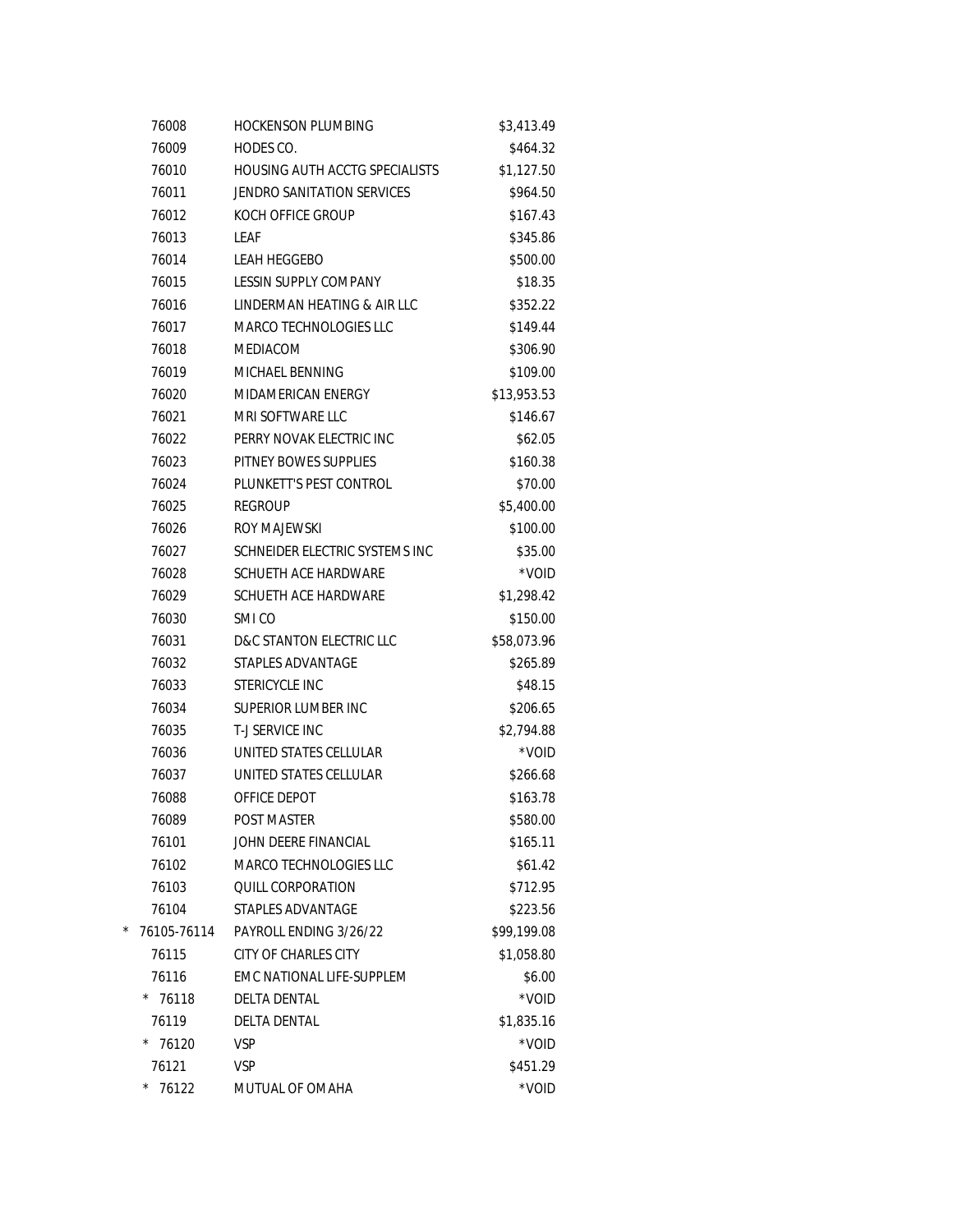| 76123       | MUTUAL OF OMAHA                       | \$393.31    |
|-------------|---------------------------------------|-------------|
| 76124-76136 | <b>HOUSING -HAP</b>                   | \$10,882.54 |
| 76137       | AGVANTAGE FS                          | \$1,344.60  |
| 76138       | ARNOLD MOTOR SUPPLY LLP               | *VOID       |
| 76139       | ARNOLD MOTOR SUPPLY LLP               | \$994.20    |
| 76140       | BARCO PRODUCTS COMPANY                | \$2,742.31  |
| 76141       | BODENSTEINER IMPLEMENT CO             | \$152.17    |
| 76142       | BRUENING ROCK PRODUCTS INC            | \$315.27    |
| 76143       | <b>BSN SPORTS LLC</b>                 | \$152.25    |
| 76144       | CALHOUN-BURNS & ASSOCIATES            | \$8,100.20  |
| 76145       | CC PUBLIC EMP HEALTH PLAN             | *VOID       |
| 76146       | CC PUBLIC EMP HEALTH PLAN             | *VOID       |
| 76147       | CC PUBLIC EMP HEALTH PLAN             | *VOID       |
| 76148       | CC PUBLIC EMP HEALTH PLAN             | \$77,837.50 |
| 76149       | CHARLES CITY AREA DEV CORP            | \$280.00    |
| 76151       | <b>CHARLES CITY ELECTRONICS</b>       | \$229.98    |
| 76152       | <b>CHARLES CITY PRESS INC</b>         | \$723.36    |
| 76153       | CIMA COMPANIES INC                    | \$488.65    |
| 76154       | <b>CINTAS CORPORATION</b>             | \$157.03    |
| 76155       | <b>CIRCLE K COMMUNICATIONS INC</b>    | \$5,511.41  |
| 76156       | CITY OF CHARLES CITY                  | \$15.00     |
| 76157       | CITY OF CHARLES CITY                  | \$1,229.84  |
| 76158       | CJ COOPER & ASSOCIATES INC            | \$70.00     |
| 76159       | DOUBLE Z GARAGE DOORS LLC             | \$289.26    |
| 76160       | <b>EMBLEM ENTERPRISES INC</b>         | \$405.82    |
| 76161       | <b>FARMCHEM</b>                       | \$91.62     |
| 76162       | FLOYD CO MEDICAL CENTER CLINIC        | \$304.00    |
| 76163       | FLOYD COUNTY TREASURER                | \$255.00    |
| 76164       | <b>FMC LANDFILL</b>                   | \$192.60    |
| 76165       | FOX STRAND (dba)                      | \$9,936.50  |
| 76166       | GORDON FLESCH COMPANY INC             | \$291.20    |
| 76167       | GOOD DEED ORGANIZATION                | \$148.12    |
| 76168       | <b>GRAHAM KUETHE</b>                  | \$2,400.00  |
| 76169       | <b>GRAINGER</b>                       | \$1,009.62  |
| 76170       | <b>HACH COMPANY</b>                   | \$680.93    |
| 76171       | <b>IOWA DEPT OF NATURAL RESOURCES</b> | \$30.00     |
| 76172       | <b>IDOT-CASHIER'S OFFICE</b>          | \$114.58    |
| 76173       | <b>INTERSTATE BATTERIES UPPER IA</b>  | \$227.90    |
| 76174       | <b>JEAN BOLEY</b>                     | \$85.00     |
| 76175       | JOHN A HOWE                           | \$850.00    |
| 76176       | <b>KEYSTONE LABORATORIES</b>          | \$114.00    |
| 76177       | L&J INDUSTRIES INC                    | \$103.55    |
| 76178       | <b>LITTERER PROPERTIES</b>            | \$1,682.56  |
| 76179       | MAINSTAY SYSTEMS OF IOWA LLC          | \$144.00    |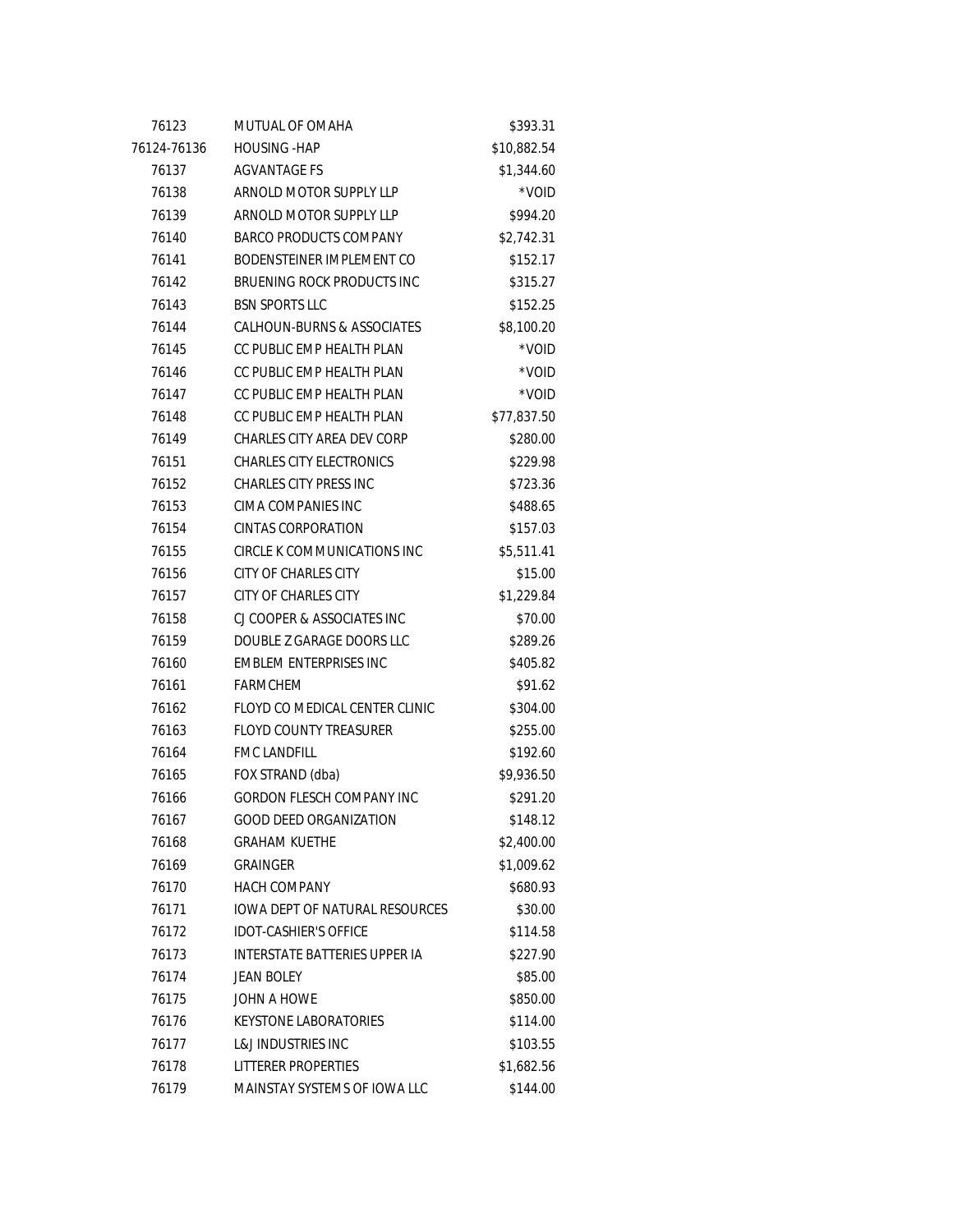| 76180            | <b>MARCO TECHNOLOGIES LLC</b>    | \$204.05    |
|------------------|----------------------------------|-------------|
| 76181            | MARTIN'S FLAG COMPANY            | \$366.46    |
| 76182            | MC <sub>2</sub> INC              | \$1,223.23  |
| 76183            | MICK GAGE PLUMBING & HEATING     | \$175.08    |
| 76184            | MIDAMERICAN ENERGY               | \$38,153.79 |
| 76185            | MIDAMERICAN ENERGY               | \$12,872.18 |
| 76186            | MIDAMERICAN RESEARCH CHEMICAL    | \$312.00    |
| 76187            | MIKE MOLSTEAD MOTORS INC         | \$242.82    |
| 76189            | MILLS-INC                        | \$571.78    |
| 76190            | MUNICIPAL PIPE TOOL CO           | \$19,873.33 |
| 76191            | MUNICIPAL SUPPLY INC             | \$1,070.00  |
| 76192            | NAPA AUTO PARTS                  | \$66.30     |
| 76193            | <b>NCL OF WISCONSIN</b>          | \$38.16     |
| 76194            | NEWBAUER INC                     | \$368.26    |
| 76196            | <b>NIACOG</b>                    | \$1,648.87  |
| 76197            | NOAH, SMITH, SCHUKNECHT & SLOTER | \$750.00    |
| 76198            | NORTH IOWA LAWN & SPORTS         | \$191.65    |
| 76199            | PAWS HUMANE SOCIETY              | \$1,550.00  |
| 76200            | PERRY NOVAK ELECTRIC INC         | \$158.96    |
| 76201            | PIONEER RESEARCH CORP            | \$668.21    |
| 76202            | RICHARD COWELL TACTICAL          | \$226.00    |
| 76203            | RILEY'S INC                      | \$1,519.37  |
| 76204            | ROTARY CLUB OF CHARLES CITY      | \$207.50    |
| 76205            | <b>STEVE SCHILLER</b>            | \$379.00    |
| 76206            | SHORT ELLIOTT HENDRICKSON INC    | \$50,015.00 |
| 76207            | SHELBY'S SOUTHERN SMOKEHOUSE     | \$1,000.00  |
| 76208            | SHERWIN-WILLIAMS CO              | \$74.02     |
| 76209            | SISSON & ASSOCIATES INC          | \$72.00     |
| 76210            | SNAP ON                          | \$325.00    |
| 76211            | SPECTRUM GROUP                   | \$225.00    |
| 76212            | <b>STEVEN T DIERS</b>            | \$120.00    |
| 76213            | SUPERIOR LUMBER INC              | \$260.80    |
| 76214            | SUPERIOR WELDING SUPPLY CO       | \$390.02    |
| 76215            | T&W GRINDING & COMPOST SERVICE   | \$6,240.00  |
| 76216            | US ENVIRON PROTECTION REGION 7   | \$59.67     |
| 76217            | <b>VERIZON WIRELESS</b>          | \$120.05    |
| 76218            | LOIS J DEBERG/WERTJES UNIFORMS   | \$1,478.88  |
| 76219            | <b>WORLD POINT</b>               | \$1,320.95  |
| $\star$<br>76201 |                                  |             |

\$834,670.19

Pam Oost, from TLC, was present to request a proclamation for Week of the Young Child for the first week of April. Motion by Freeseman, second Pittman to approve. Ayes – 5. Mayor Andrews then read the proclamation.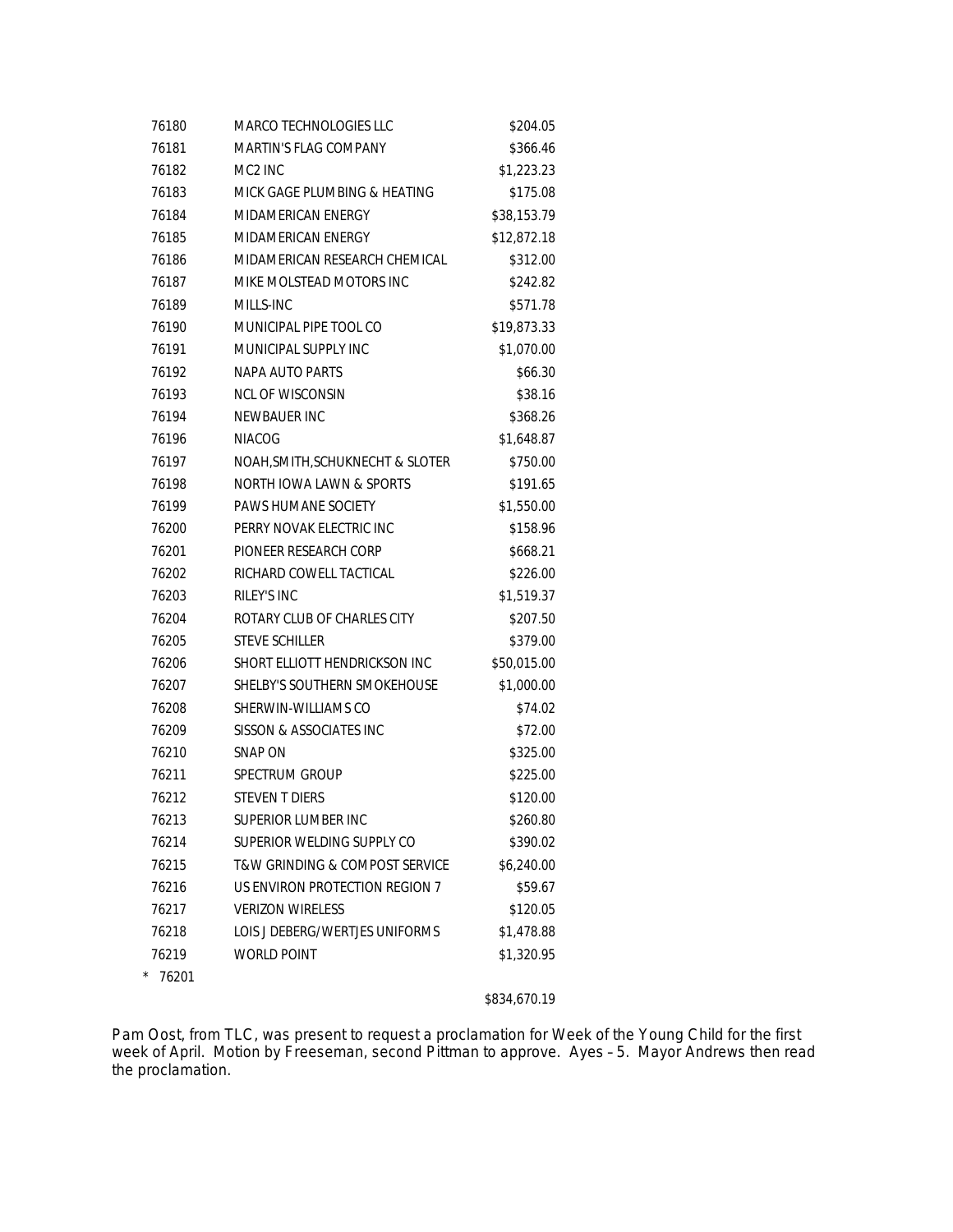A street closure request has been submitted for the Santa Shining Light display for November and December of this year. They are asking for the blocks of Kelly Street, Jackson Street and Blunt Street around Central Park be closed on November 26 from 4:00 to 8:00 p.m. for the lighting event. Motion by Knighten, second Freeseman to approve the request. Ayes – 5

Mayor Andrews opened the public hearing on the 2022 Street paving project. Affidavit of publication dated 3/25/22 was informally filed. Mayor Andrews asked for written comments. There being none, he then asked for oral comments. There were none. Motion by Freeseman, second Knighten to close the hearing. Ayes – 5. This project will include both PCC paving and HMA paving and will include portions of the following streets: Riverside Drive, Riverside Avenue, Eighth Avenue, Leland Avenue and Kellogg Avenue. Two alternate bids were included, one for Leland Avenue and one for Kellogg Avenue and four addendums were issued. The addendums did not change the scope of the project from the preliminary plans. Council member Freeseman introduced Resolution 42-22 entitled, "RESOLUTION APPROVING FINAL PLANS, SPECIFICATIONS AND FORM OF CONTRACT FOR THE 2022 STREET PAVING PROJECT, CHARLES CITY, IOWA" and moved for adoption. Second to adopt Pittman. Resolution duly passed on roll call vote as follows: Ayes – Starr, Lumley, Freeseman, Pittman, Knighten. Nays – none. Bids were let with Wicks Construction being the low bidder at \$1,446,113.55 for base bid and both alternates with Cole Excavating coming in next at \$1,557,111.11. The engineer's estimate was \$1,355,600. City engineer Fallis is recommending accepting the base bid and both alternate bids. Council member Knighten introduced Resolution 43-22 entitled, "RESOLUTION APPROVING AWARD AND CONTRACT AND BOND FOR 2022 STREET PAVING PROJECT" and moved for adoption. Second to adopt Freeseman. Resolution duly passed on roll call vote as follows: Ayes – Starr, Lumley, Freeseman, Pittman, Knighten. Nays – none.

Mayor Andrews opened the public hearing on Ordinance 1157 AN ORDINANCE REPEALING CHAPTER 3, ELECTION PRECINCTS, OF THE CHARLES CITY CODE OF ORDINANCES AND ADOPTING A NEW CHAPTER 3, ELECTION PRECINCTS, OF THE CODE OF ORDINANCES OF THE CITY OF CHARLES CITY. Affidavit of publication dated 3/25/22 was informally filed. Mayor Andrews asked for written comments. There being none, he then asked for oral comments. There were none. Motion by Starr, second Pittman to close the hearing. Ayes – 5. This ordinance will add a rural portion of the county into the city's  $3<sup>rd</sup>$  precinct so that those rural people can share a city polling place. This is coming about because of the county's need to re-district their voting districts. County auditor Gloria Carr is asking that we consider waiving the second and third readings tonight and adopt the ordinance so that she can get the necessary paperwork timely filed with the secretary of state's office. Motion by Freeseman, second Pittman to approve the first reading of Ordinance 1157. Ayes – 5. Council member Freeseman read the ordinance. Motion by Starr, second Knighten to waive the second and third readings of Ordinance 1157. Ayes – 5. Motion by Freeseman, second Starr to adopt and publish Ordinance 1157. Ayes – 5.

A right of way agreement with Omnitel for installation of fiber within the city limits has been discussed at several meetings. They would prefer that the agreement cover the entire city for their planned three phase project. City staff are recommending allowing that since each time they work in the right of way, a permit needs to be secured from the city engineer. At that time, we can review the proposed work area and be sure it's all done properly. Plus, we are happy that fiber is being installed in the city and hope that it expands out to encompass more residents. This agreement is for a 20 year term and a one time fee of \$350 has been designated. Councilmember Starr introduced Resolution 36-22 entitled, "RESOLUTION APPROVING AGREEMENT REGARDING USE OF PUBLIC RIGHT OF WAY FOR FIBER OPTIC COMMUNICATIONS SYSTEM" and moved for adoption. Second to adopt Pittman. Resolution duly passed on roll call vote as follows: Ayes – Starr, Lumley, Freeseman, Pittman, Knighten. Nays – none.

We have received a request from LJP, who owns Jendro Sanitation, for a fuel surcharge to be implemented due to the rising costs of fuel. They are asking for this to be in place as long as fuel is over \$3.50/gallon. The initial fee calculates out to \$537 for the month. The city will absorb these extra fees without raising the prices that the residents pay. The surcharge agreement covers the next 7 months and we will re assess at that time to see if the monthly charges to residents needs to be adjusted. Council member Starr introduced Resolution 44-22 entitled, "RESOLUTION APPROVING A TEMPORARY SURCHARGE FOR FUEL COSTS PURSUANT TO THE RESIDENTIAL SOLID WASTE AND RECYCLABLE MATERIALS COLLECTION AGREEMENT WITH JENDRO, INC" and moved for adoption.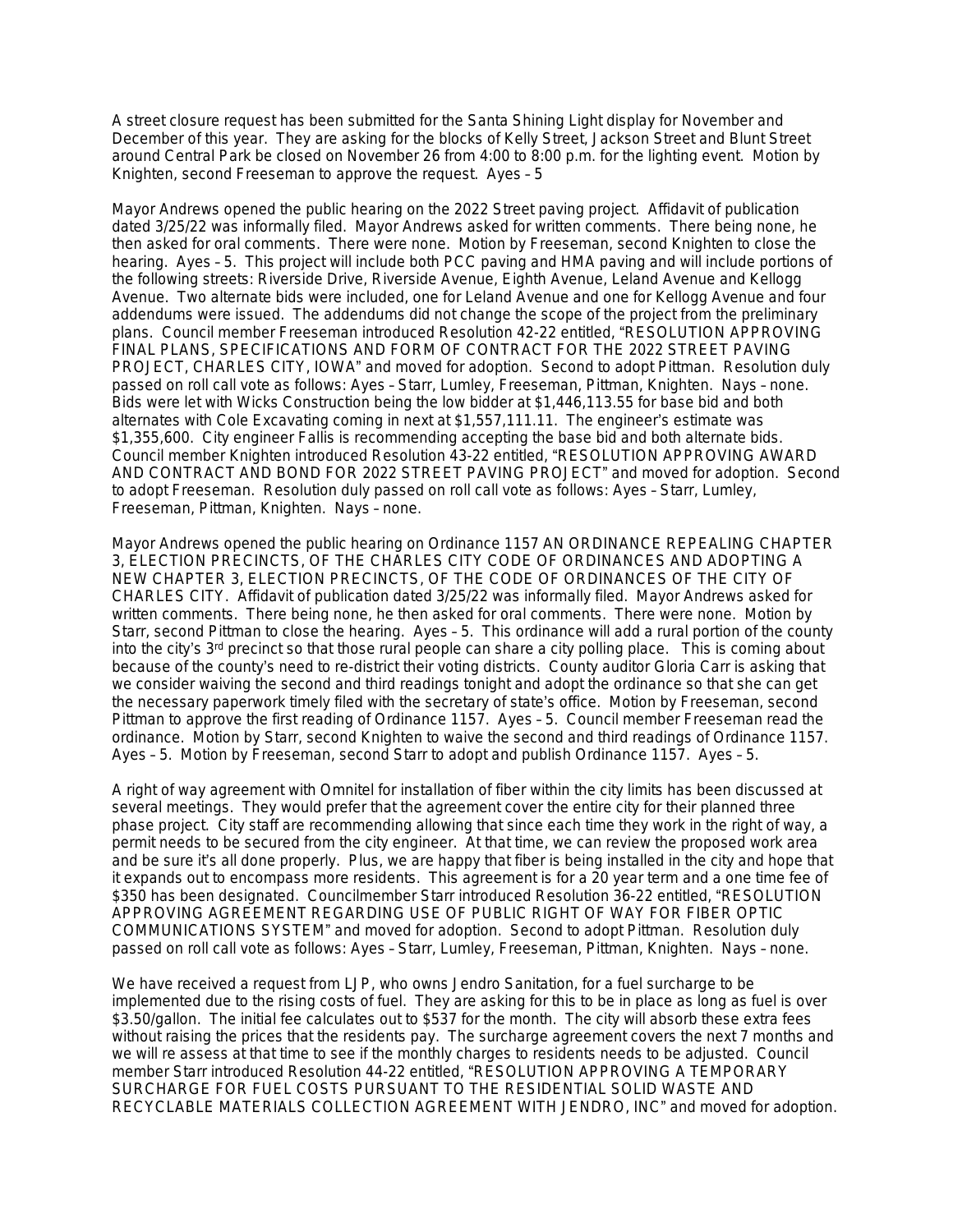Second to adopt Pittman. Resolution duly passed on roll call vote as follows: Ayes – Starr, Lumley, Freeseman, Pittman, Knighten. Nays – none.

Water superintendent Cory Spieker has received quotes for phase 2 of the water tower lighting project to install additional lighting on the Corporate Drive water tower. It will put more lighting on the logo and will also allow more colors to be utilized. He received quotes to add 2 or 4 additional lights. The two light quote is \$27,600 and the four light quote is \$32,600. Council member Starr introduced Resolution 45-22 entitled, "RESOLUTION APPROVING PHASE 2 OF THE WATER TOWER LIGHTING PROJECT" and moved for adoption. Second to adopt Pittman. Resolution duly passed on roll call vote as follows: Ayes – Starr, Lumley, Freeseman, Pittman, Knighten. Nays – none. Council member Freeseman commented that he would like us to consider implementing a program for people to pay to light up the water tower in certain colors for special events.

An overnight town agreement has been submitted from the RAGBRAI organization for us to approve. It spells out what the city and their organization will be responsible for to hold this event. Bob Ingram and city attorney Brad Sloter have both reviewed this agreement. Council member Freeseman introduced Resolution 46-22 entitled, "RESOLUTION APPROVING RAGBRAI OVERNIGHT TOWN AGREEMENT" and moved for adoption. Second to adopt Pittman. Resolution duly passed on roll call vote as follows: Ayes – Starr, Lumley, Freeseman, Pittman, Knighten. Nays – none.

City engineer Fallis has reviewed the 2020 Sanitary Sewer Lining project and is recommending acceptance of the project and final payment. The company just finished with the videoing of the newly lined sewer mains and provided copies to the city, so it is now complete and ready for acceptance. Municipal Pipe Tool is the company that performed this service for a total cost of \$397,466.61 of which retainage of \$19,873.33 can now be paid. Council member Starr introduced Resolution 47-22 entitled, "RESOLUTION ACCEPTING THE 2020 SANITARY SEWER LINING PROJECT, CHARLES CITY, IOWA AND APPROVING FINAL PAYMENT" and moved for adoption. Second to adopt Lumley. Resolution duly passed on roll call vote as follows: Ayes – Starr, Lumley, Freeseman, Pittman, Knighten. Nays – none.

To prepare for RAGBRAI coming to town this summer, Main Street Charles City is asking the city to consider painting the railings and light poles on the Main Street bridge. We have received two quotes for this with Johnson Painting of Charles City being low quote at \$12,850. The other quote was from Iowa Wall Systems for \$53,050. The quotes are for 16 poles which include 14 light poles on the bridge and two traffic light poles. Street superintendent Cory Spieker has stressed the importance of keeping paint chips from falling into the river and to have the work completed by July 28<sup>th</sup>. We will be delaying the LED light replacement project one year so we can do this project this year. Council member Pittman introduced Resolution 48-22 entitled, "RESOLUTION APPROVING MAIN STREET BRIDGE RAILING AND LIGHT POLE PAINTING PROJECT" and moved for adoption. Second to adopt Starr. Resolution duly passed on roll call vote as follows: Ayes – Starr, Lumley, Freeseman, Pittman, Knighten. Nays – none.

An ordinance establishing a dumpster permit has been drafted and submitted to the council for review. With more and more dumpsters being used by residents and being placed in the street right of way, staff feels it is important to have certain requirements for them. We would like them to have some type of reflective material on them to be more readily seen at night, regulate how long they can be placed in the city street right of way and where they can be placed. A permit will need to be secured by the company placing the dumpster and there will be no charge for the permit. Motion by Starr, second Pittman to approve the first reading of Ordinance 1158 AN ORDINANCE AMENDING CHAPTER 106 – COLLECTION OF SOLID WASTE OF THE CHARLES CITY CODE OF ORDINANCES BY ADDING A NEW SECTION 106.10 TO PROVIDE REGULATIONS FOR PERMITTING AND USE OF DUMPSTERS. Ayes – 5

The city has been awarded a WQI grant of \$100,000 to be used toward Phase 2 of the arboretum project, which is installing pathways through the edible arboretum located on Clark Street. The city will pay \$20,000 of this project for city sidewalk replacement, \$100,000 will be funded by the grant, \$90,000 from the city's sponsored project funds and \$10,000 from local donations. The city sidewalk portion will not be funded by the grant but it needs to be done. Council member Pittman introduced Resolution 49-22